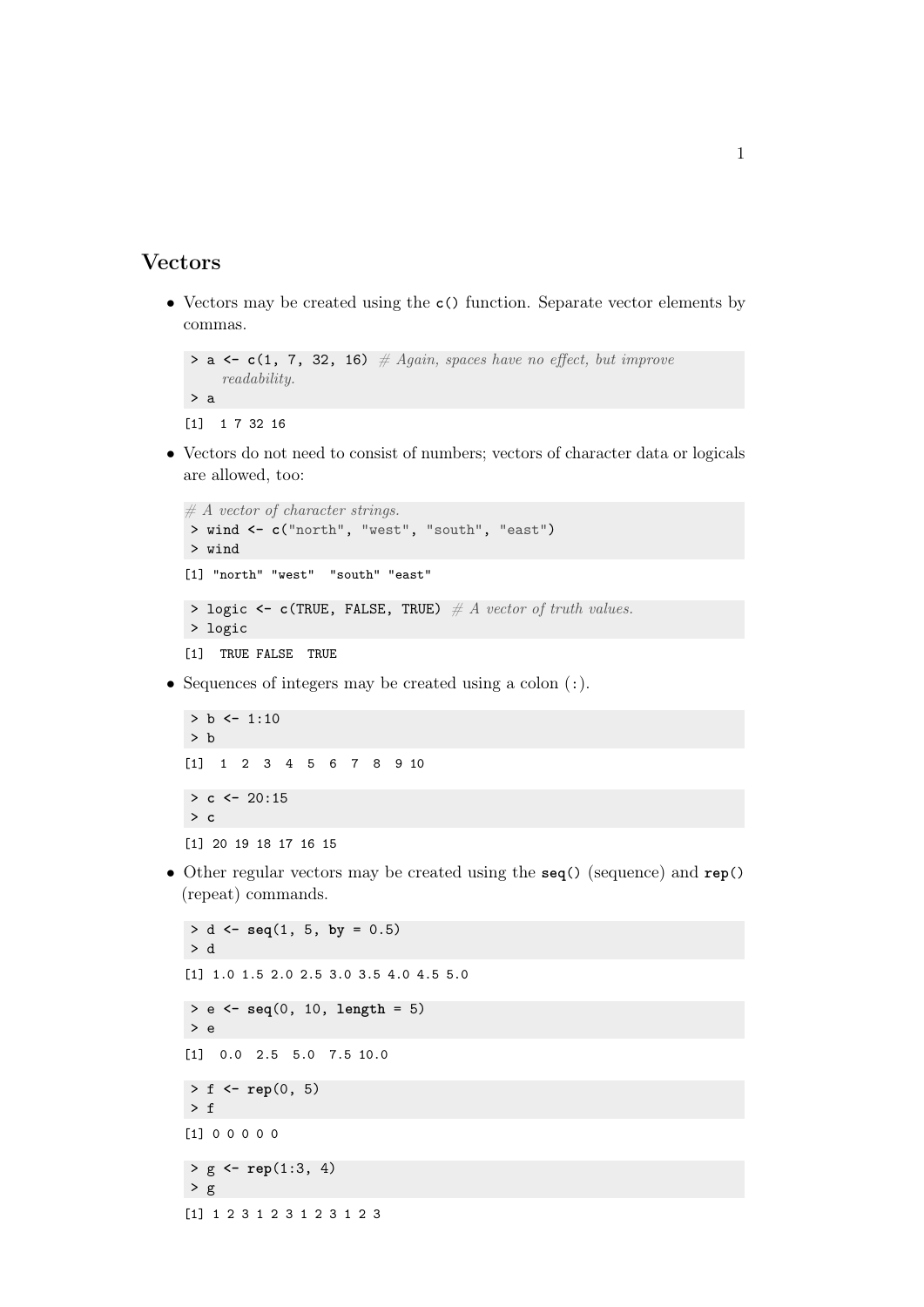```
> h \leq \text{rep}(4:6, 1:3) \neq Study what this does!> h
[1] 4 5 5 6 6 6
```
• Vectors of random numbers can be created with a set of functions that start with r, such as **rnorm**() (draw numbers from a normal distribution) or **runif**() (draw numbers from a uniform distribution in the interval  $(0, 1)$ ).

```
> x <- rnorm(5) # Standard−normal random numbers
> x[1] -1.4086632 0.3085322 0.3081487 0.2317044 -0.6424644
\rightarrow y \leftarrow rnorm(7, 10, 3) # Normal random numbers with mu = 10, sigma = 3
> y
[1] 10.407509 13.000935 8.438786 8.892890 12.022136 9.817101 9.330355
> z \le runif(10) \# Uniform random variables in the interval (0, 1)> z[1] 0.925665659 0.786650785 0.417698083 0.619715904 0.768478685 0.676038428
[7] 0.050055548 0.727041628 0.008758944 0.956625536
```
• If a vector is passed to an arithmetic calculation, it will be applied elementby-element.

 $> c(1, 2, 3) + c(4, 5, 6)$ [1] 5 7 9

If the vectors involved are of different lengths, the shorter one will be repeated until it has the same length as the longer one.

```
> c(1, 2, 3, 4) + c(10, 20)
[1] 11 22 13 24
> c(1, 2, 3) + c(10, 20)[1] 11 22 13
Warning message:
longer object length is not a multiple of shorter object length in: c(1, 2,
    3) + c(10, 20)
```
• Basic mathematical functions will apply element-by-element as well.

```
> sqrt(c(100, 225, 400))
[1] 10 15 20
```
• To select subsets of a vector, use square brackets  $($ [...]). Inside the square brackets, you write (or construct) a vector that specifies which elements you wish to select.

```
> d
[1] 1.0 1.5 2.0 2.5 3.0 3.5 4.0 4.5 5.0
\triangleright d[3] \# Third element of vector d
```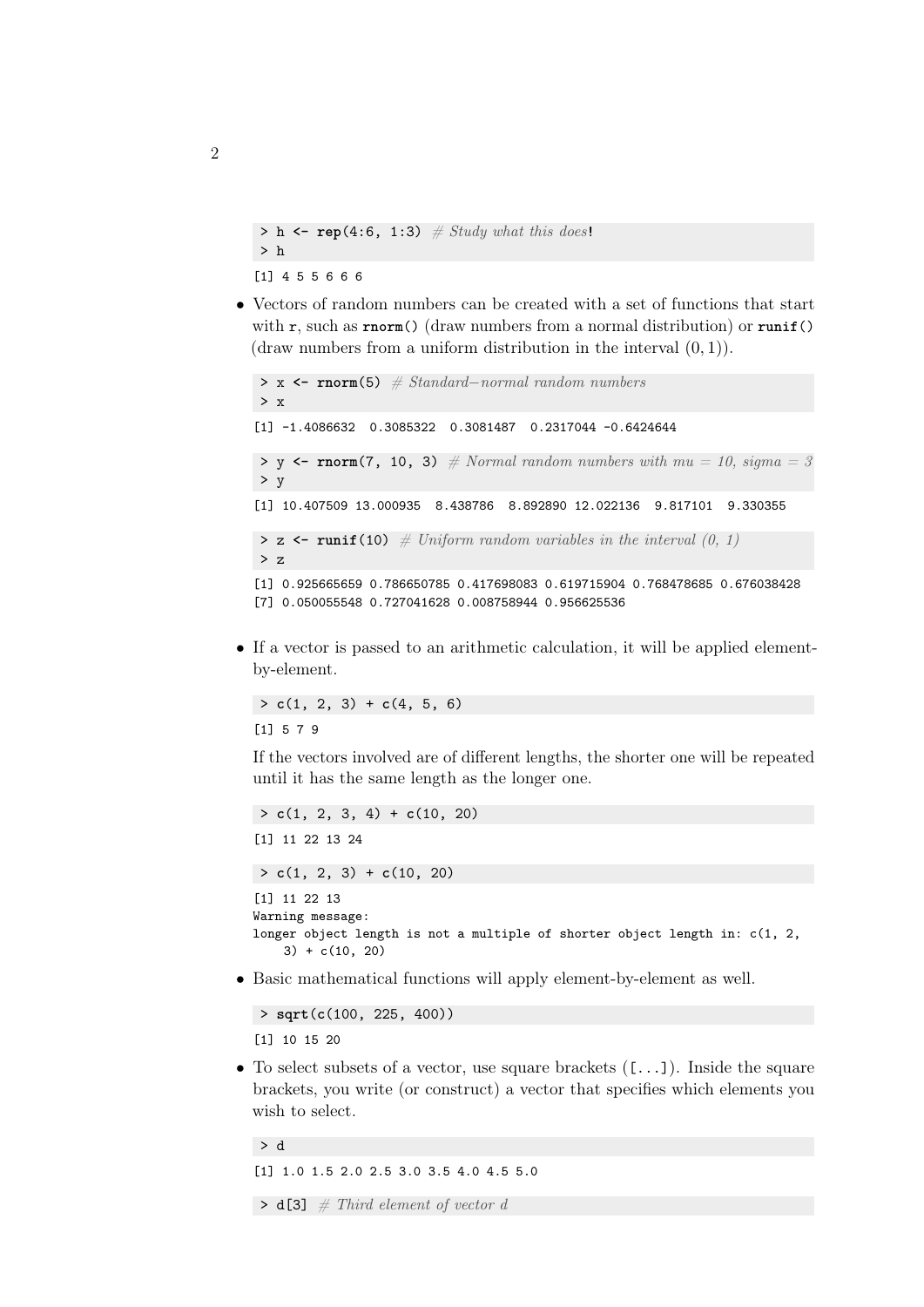[1] 2

 $\triangleright$  d[5:7] # Elements 5 to 7 [1] 3.0 3.5 4.0  $>$  my.selection = 5:7 # Create a vector  $> d[my.selectron]$  # Use it to select elements [1] 3.0 3.5 4.0

• If you put a logical vector inside the brackets, R will return only those elements of d where the logical vector has value TRUE. For instance:

```
> d[c(FALSE, FALSE, FALSE, FALSE, TRUE, TRUE, TRUE, TRUE, TRUE)]
[1] 3.0 3.5 4.0 4.5 5.0
```
So, the first four values of d are not selected, because the first four values of the logical vector are FALSE. The last five values are selected, because the last five values of the logical vector are TRUE.

This technique can be very useful because it is very easy to generate useful logical vectors. Here's an example:

```
> d > 2.8 # Which elements of d are larger than 2.8?
```
[1] FALSE FALSE FALSE FALSE TRUE TRUE TRUE TRUE TRUE

Note that this creates a logical vector that specifies which elements of d are larger than 2.8.

Here's another example:

 $\triangleright$  **d** == 3 # Which elements of d are equal to 3?

[1] FALSE FALSE FALSE FALSE TRUE FALSE FALSE FALSE FALSE

Using this trick, we can easily select all elements of d that are greater than 2.8:

```
> d[d > 2.8]
```

```
[1] 3.0 3.5 4.0 4.5 5.0
```
Similarly, you can use this trick to select a specific range of the data:

```
> d[d > 2 \& d < 4] \# Select numbers between 2 and 4
```
[1] 2.5 3.0 3.5

This (not so useful) code select the value 3:

 $> d[d == 3]$ 

[1] 3.0

This (very useful) code selects the elements of d that are not equal to 3:

> d[d **!=** 3]

[1] 1.0 1.5 2.0 2.5 3.5 4.0 4.5 5.0

(In other words, this removes all elements with the value 3.0 from the vector!) Make sure you understand this technique; it is very powerful!